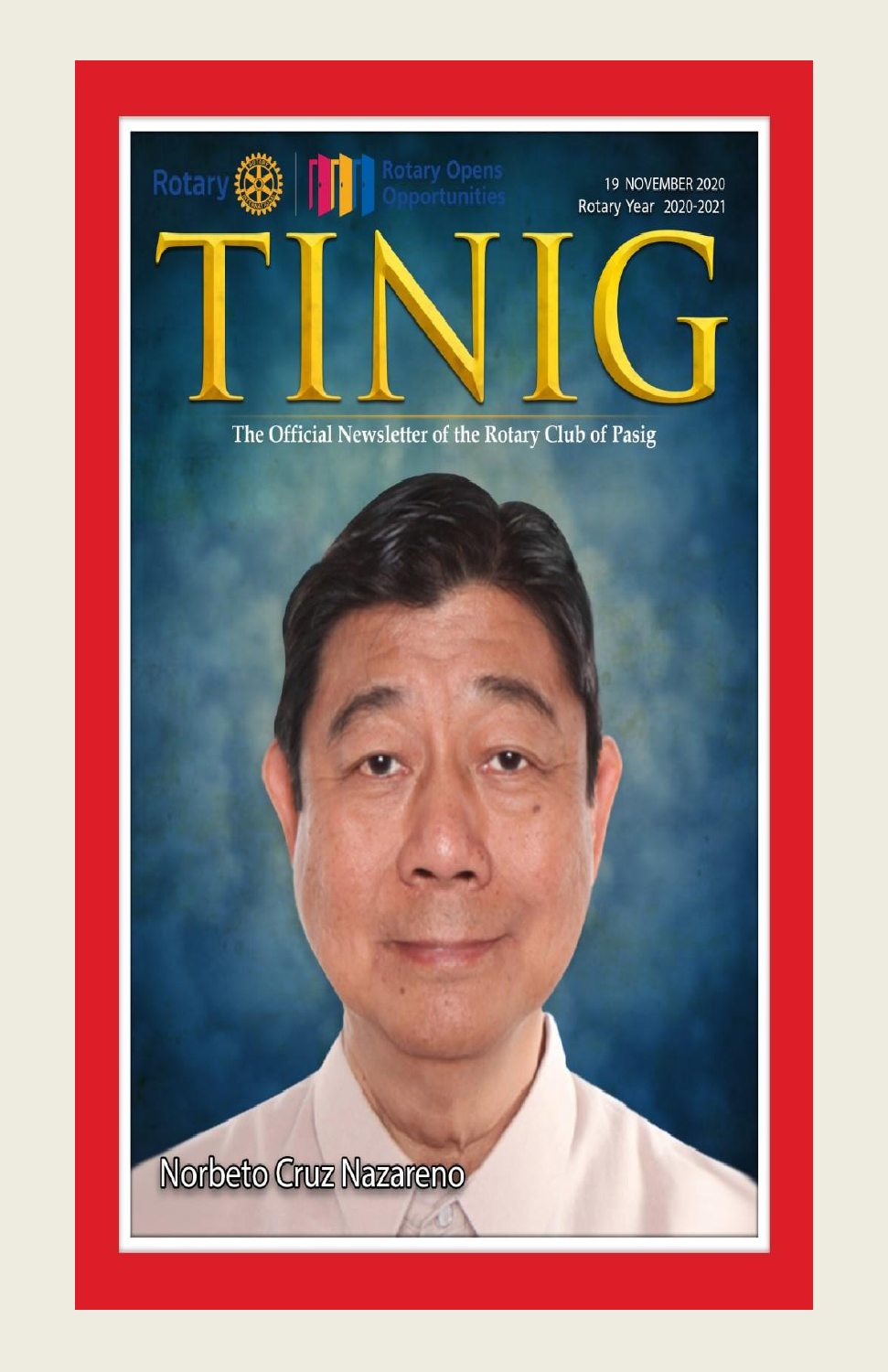



# **Today's Programme**

**Virtual Meeting via Zoom November 19, 2020 12:30 – 2:00 PM Pangkat No. 5 Leader PP Jun Zafra**

**National Anthem PP Hermie Orbe** 

**Introduction of Visiting Rotarians & Guests PP Tito Henson**

**Community Singing Rtn. Arnel Estaniel** 

**Wise or Otherwise**

**President's Time Pres. RJ Ermita** 

**Introduction of Guest Speaker PP Vic Lim** 

**Call to Order Pres. RJ Ermita** 

**Invocation Rtn. Ray Armas** 

**FOUR-WAY TEST Johann de Guzman** 

**Fining Moments Rtn. Jecko Santos** 

### *NORBERTO C. NAZARENO GUEST SPEAKER*

**Open Forum**

**Adjournment Pres. RJ Ermita**

**Rtn. Bebert Lacuna Emcee NOVEMBER IS THE ROTARY FOUNDATION MONTH**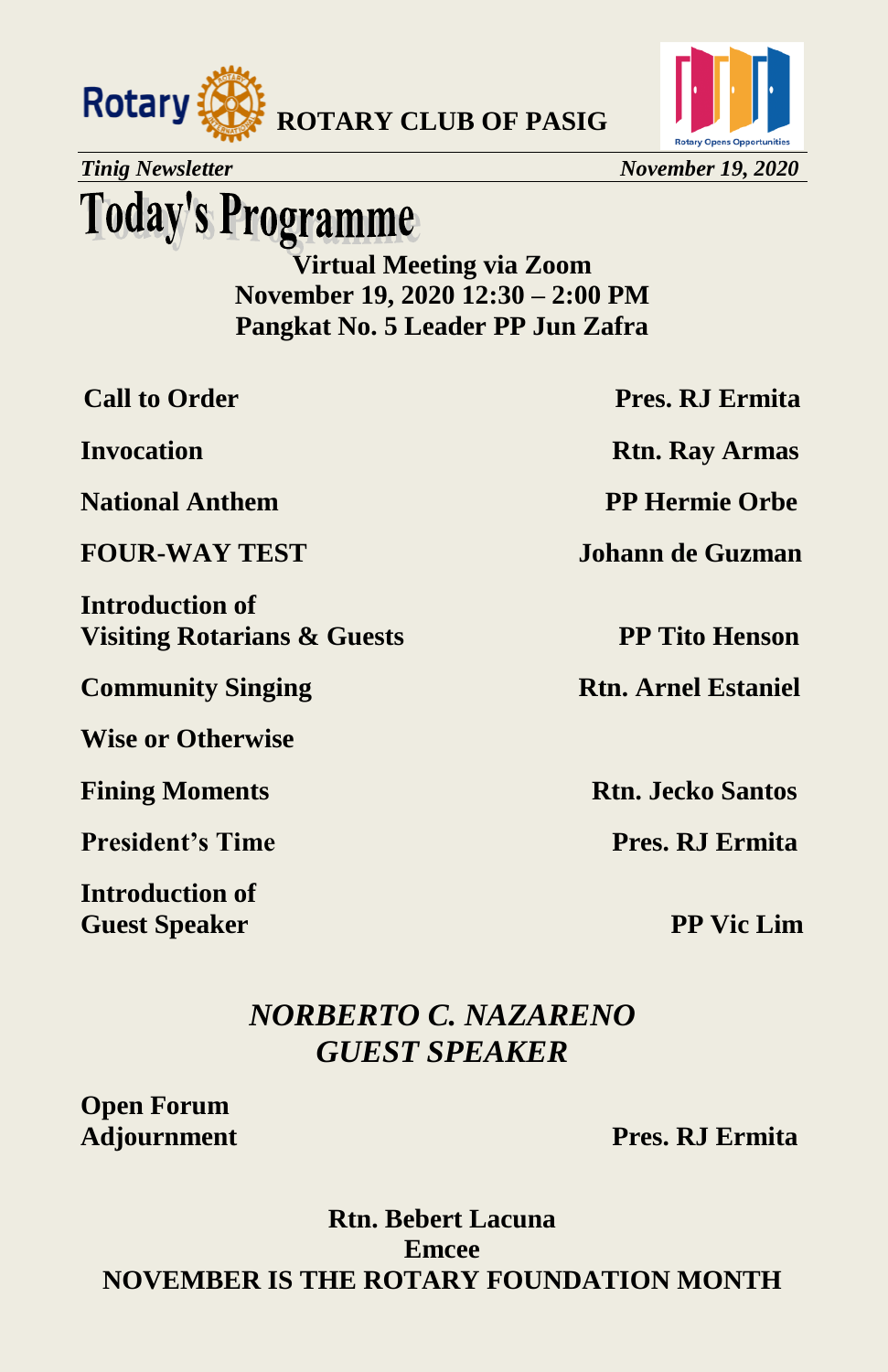



# **Invocation**



Heavenly Father, as we bless You for this day that we gathered again as friends so now may You bless our fellowship. Bless each of us that we may not only learn something today in our fellowship but also grow in friendship and camaraderie altogether. For this we pray in Jesus's Name.

and the state that we have the former of the

**Amen.**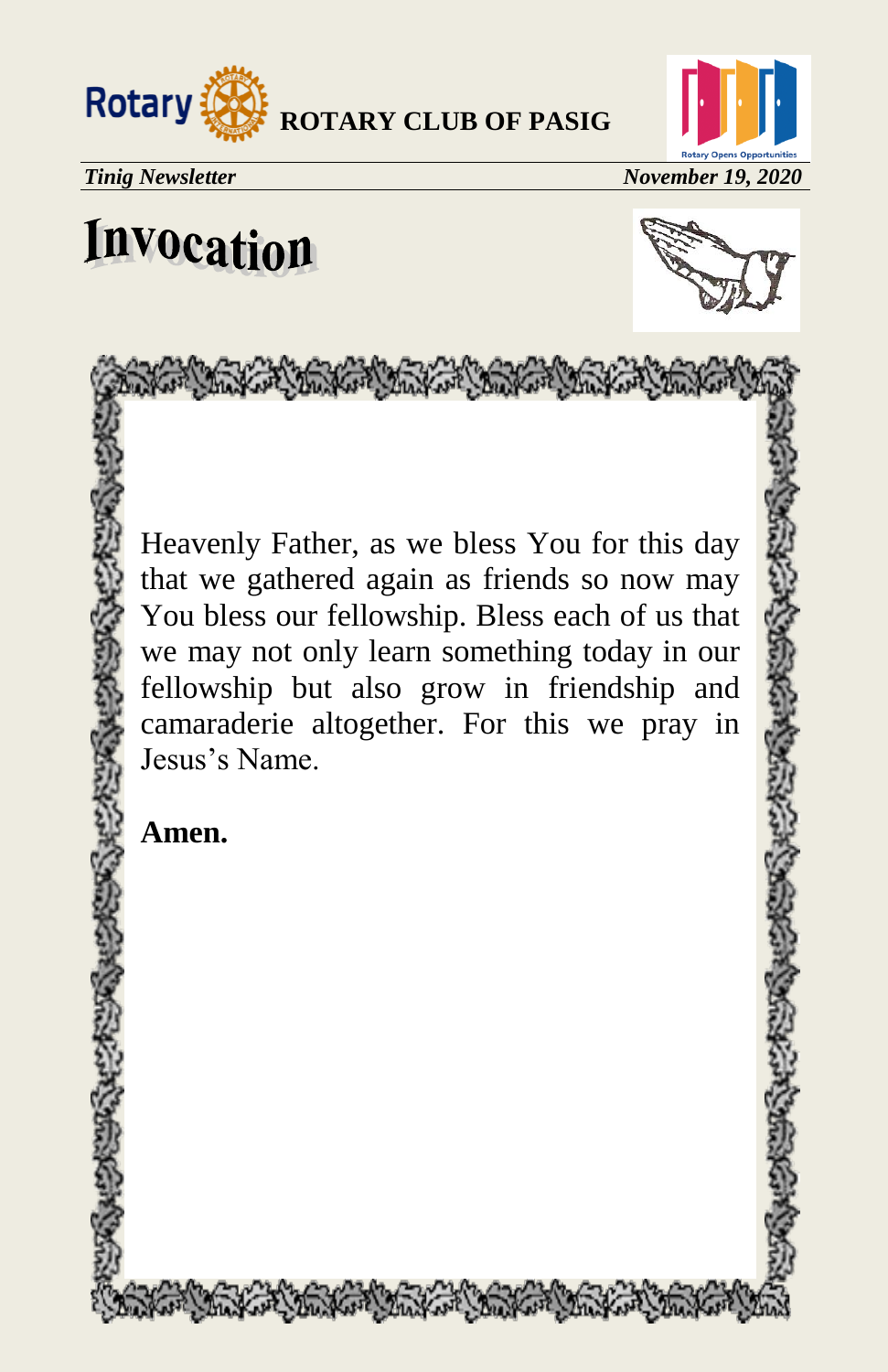



# APAT NA URIAN NG ROTARYO

ng mga bagay na ating iniisip, sinasabi o ginagawa:

- **1.** Iyon ba ang **KATOTOHANAN?**
- **2.** Iyon ba ay **MAKATARUNGAN** para sa lahat ng kina-uukulan**?**
- **3.** Iyon ba ay lilikha ng **MABUTING KALOOBAN at LALONG MATAPAT NA PAKIKIPAG-KAIBIGAN?**
- **4.** Iyon ba ay magiging **KAPAKI-PAKINABANG** para sa lahat ng kina-uukulan**?**

# Ang Layunin ng Rotaryo

Ang layunin ng Rotaryo ay **"***PASIGLAHIN AT IPUNLA ANG SIMULAIN NG PAGLILINGKOD BILANG BATAYAN NG ISANG GAWAIN KARAPAT-DAPAT* at lalo't higit pasiglahin at ipunla:

- 1. Ang pagpapaunlad ng pagsasama bilang pagkakataon sa paglilingkod.
- 2. Ang mataas na uri ng tuntunin sa pangangalakal at sa hanapbuhay, ang pagkilala sa kahalagahan ng gawain kapakipakinabang at ang pagbibigay dangal ng bawa't Rotaryo sa kanyang hanapbuhay bilang pagkakataon upang makapaglingkod sa lipunan.
- 3. Ang pagsasakatuparan sa simulain ng paglilingkod sa bawa't Rotaryo sa kanyang pansarili, pangkabuhayan at panglipunang pamumuhay.
- 4. Ang pag-unlad ng pagkaka-unawaan, mabubuting kalooban at kapayapaan ng mga bansa sa pamamagitan ng isang pangdaigdig na kapatiran ng mga propesyonal na nabubuklod sa simulain ng paglilingkod.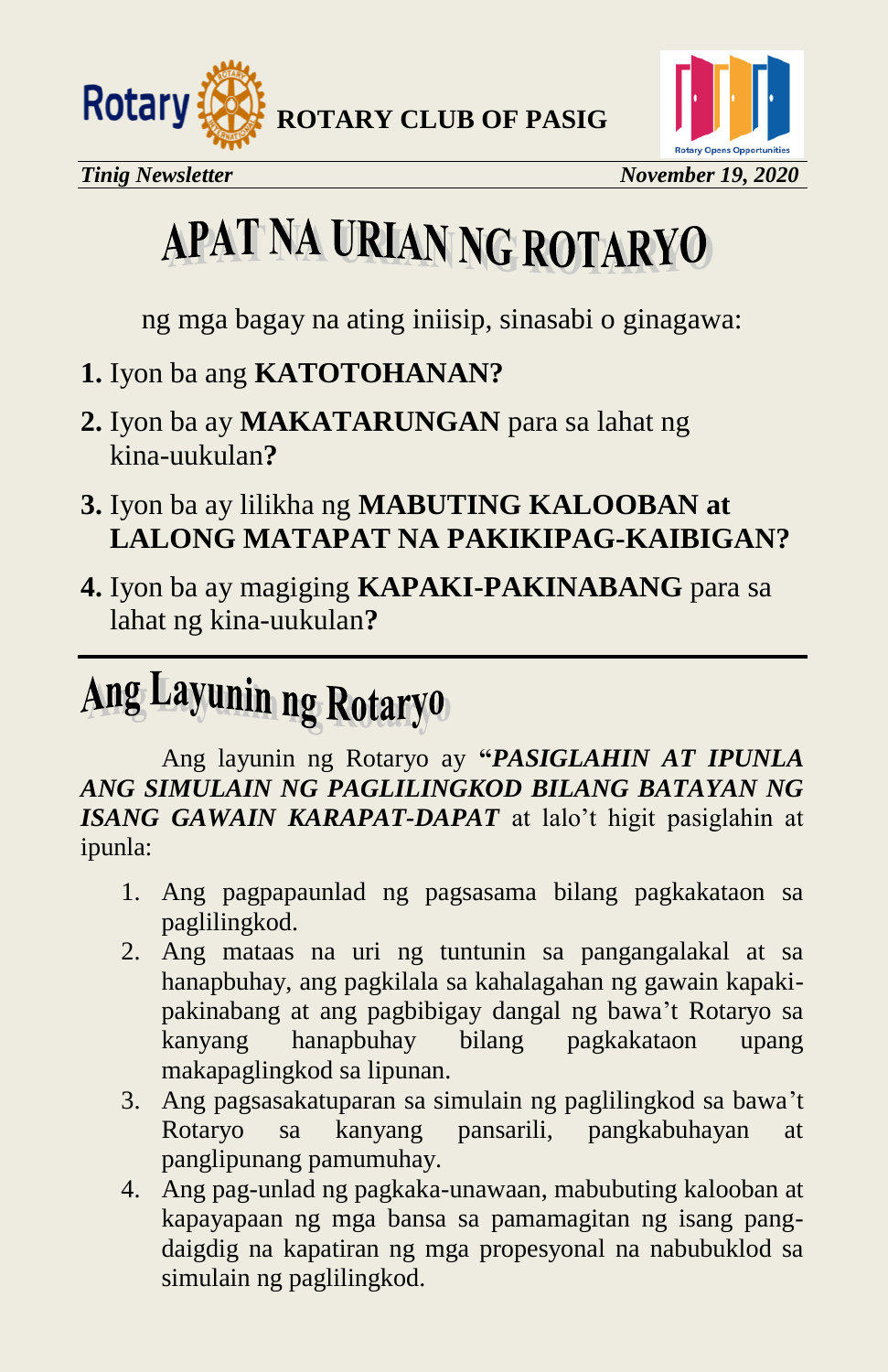



**Song of the Day** 



### **Love Me With All Your Heart**

*[Engelbert Humperdinck](https://www.google.com/search?q=Engelbert+Humperdinck&stick=H4sIAAAAAAAAAONgVuLSz9U3MCxPMywyXsQq6pqXnpqTlFpUouBRmluQWpSSmZecDQDiMdRKJgAAAA&sa=X&ved=2ahUKEwj62cm4jvrsAhXCPXAKHVIPA5UQMTAAegQIAhAD)*

Love me with all of your heart, that's all I want, love. Love me with all of your heart, or not at all. Just promise me this, that you'll give me all your kisses Every winter, every summer, every fall...

When we are far apart or when you're near me Love me with all of your heart as I love you Don't give me your love for a moment or an hour Love me always as you've loved me from the start With every beat of your heart...

Just promise me this, that you'll give me all your kisses Every winter, every summer, every fall... When we are far apart or when you're near me Love me with all of your heart as I love you Don't give me your love for a moment or an hour Love me always as you've loved me from the start With every beat of your heart...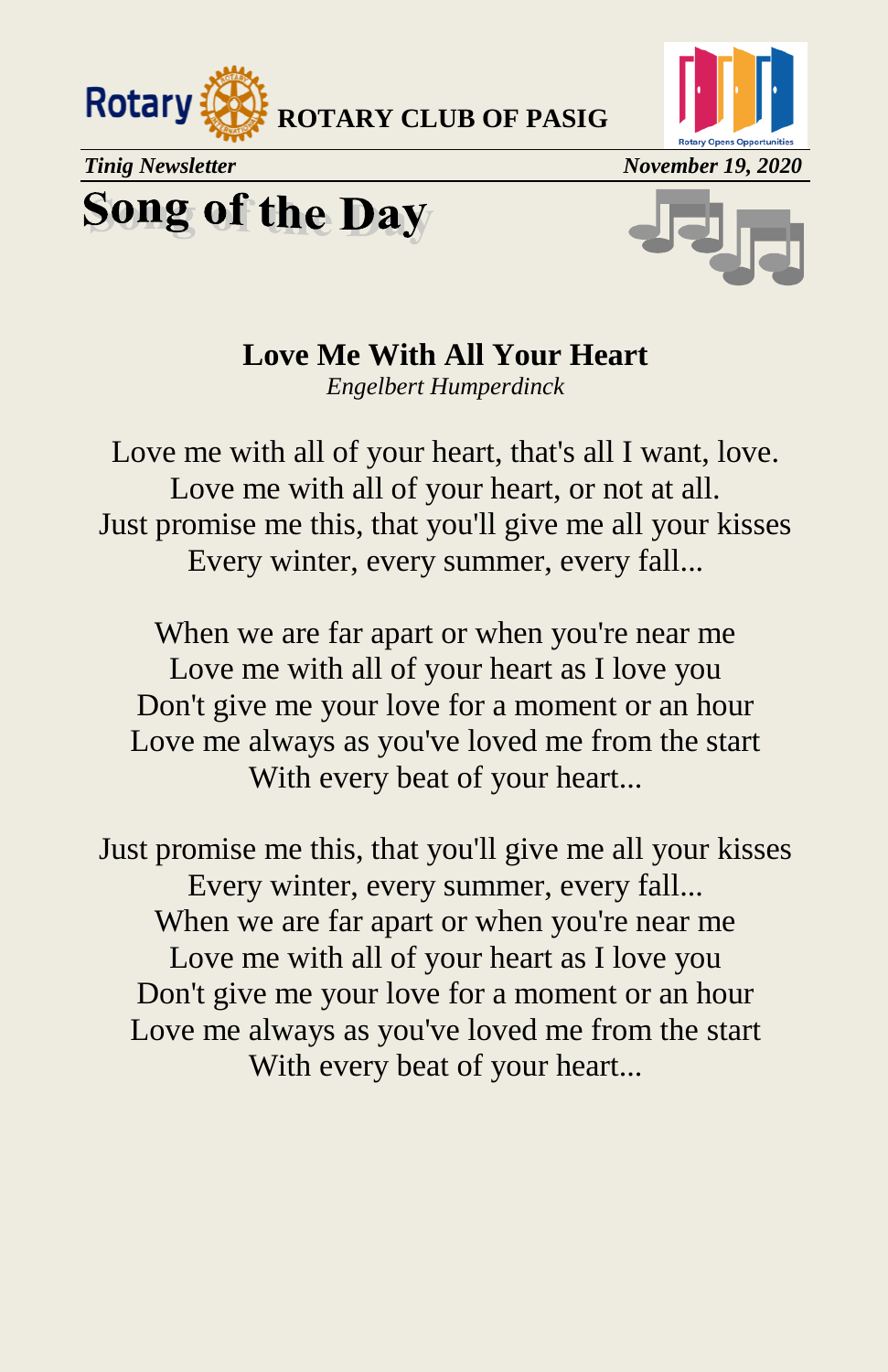



## **From the President**

**Pres. RJ Ermita** 



Good afternoon fellow Rotarians!

The month of November may well be called Calamity month. In the first two weeks of the month, we have seen 3 typhoons come into the PAR. Two of the three left their mark. Typhoon Rolly and Ulysses with the destruction and havoc across the country, will not be forgotten especially by their victims. Within our club, several of our members have experienced the wrath of the November storms with their property damaged by winds and floods. We hope and pray that no new storm comes. *Tama na! Bugbug na ang bansa!*

I believe it is God-sent that RC Pasig was given access to the areas affected through personal and professional connection of our fellow members. This allowed us to assist the calamity victims, as DIRECT & SWIFT as possible. Thank you to PP Rene Bocaya who made connections with his town and former club mates in RC Legaspi North and PRID Raffy Garcia who connected us with RC Tugegarao. Within our area, PP John Javier quickly arranged join efforts with daughter club RC Pasig Premier in setting up a "soup" kitchen" in Bgy. Maybunga. Our fellow Rotarians in Marikina Zone organized the relief operations center in Parang, Marikina which allowed us the channel our dry clothes donation. It is during calamities such as this that the Rotary network truly works. It is very easy to connect. And it is important to know with confidence, that the assistance we provide truly reaches the needy through men and women of integrity in Rotary.

We thank all of you who have shared your resources; in cash and kind plus your time and effort to immediately respond to the needs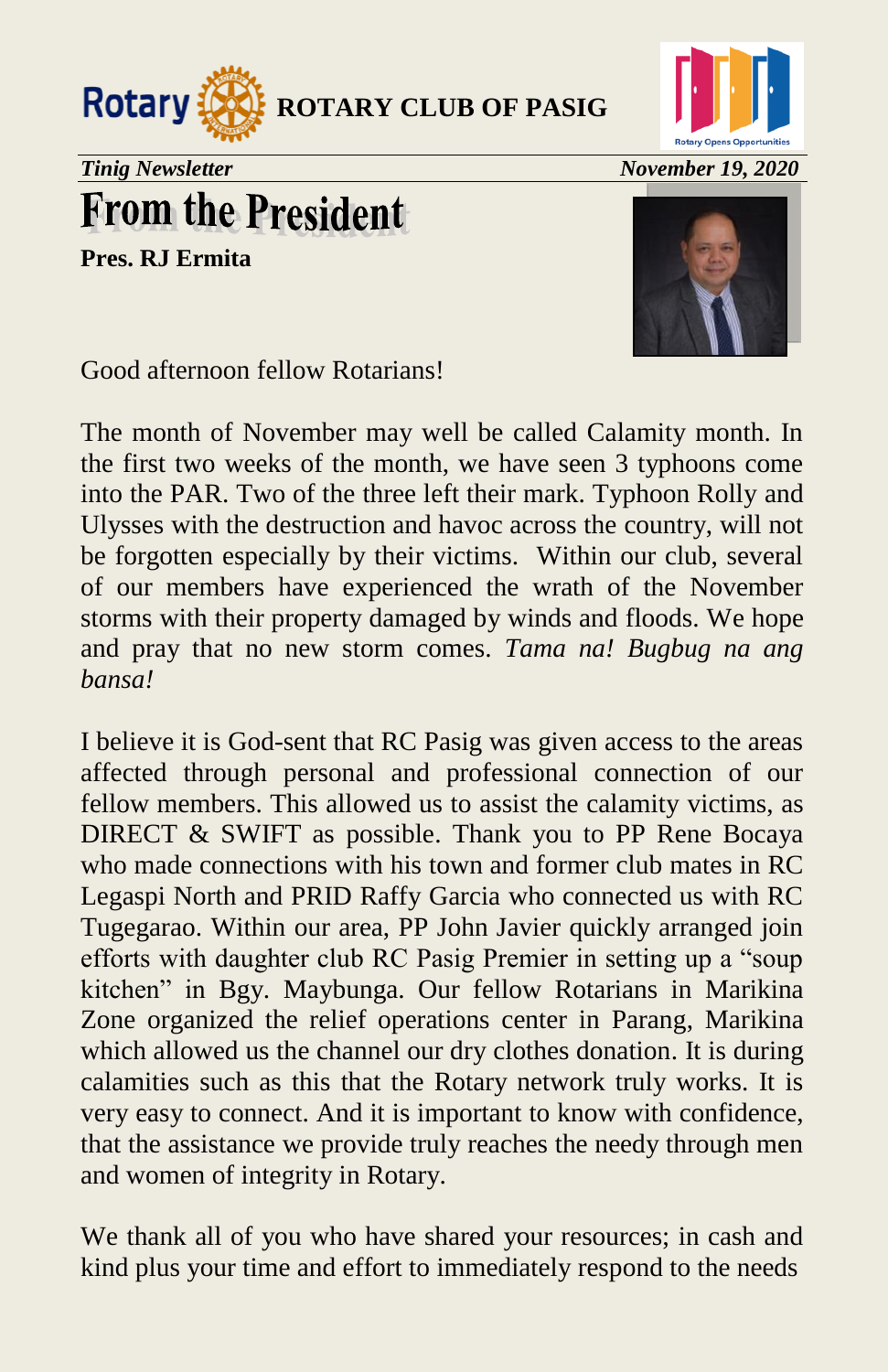



### **From the President**

**Pres. RJ Ermita**  *Continuation 1.* 

of our countrymen. As Initiated by PP Conrad Cuesta, in a span of 2 weeks we have raised almost 400 thousand pesos! The funds collected went to the purchase of cooking implements and eating utensils which benefited families in Albay, Pasig and Cagayan. Likewise, because of your voluminous clothes donation, we were able to fill up a whole van, which we sent to Parang Marikina. PRID Raffy Garcia's Skyhydrants are able to provide potable water to all the areas earlier mentioned.

Aside from the above mentioned, I would like to thank Flor De Pano, Fr. Kel Ortega, Sonny Rivera for your extraordinary efforts.

"Hindi pa tayo tapos."

I am still calling for more support for Cagayan. The amount we raised so far is still not enough to help the countless victims.

I know we have been giving so frequently… but such is the role of the "lucky ones" such us most of us, who were spared from the calamity. Let us give to others to thank the almighty for the blessings we received.

Thank you to all! On this, the 50th year of the COMPASSIONATE Rotary Club of Pasig, we continue-on with our commitment to Service Above Self.

Rj H. Ermita

President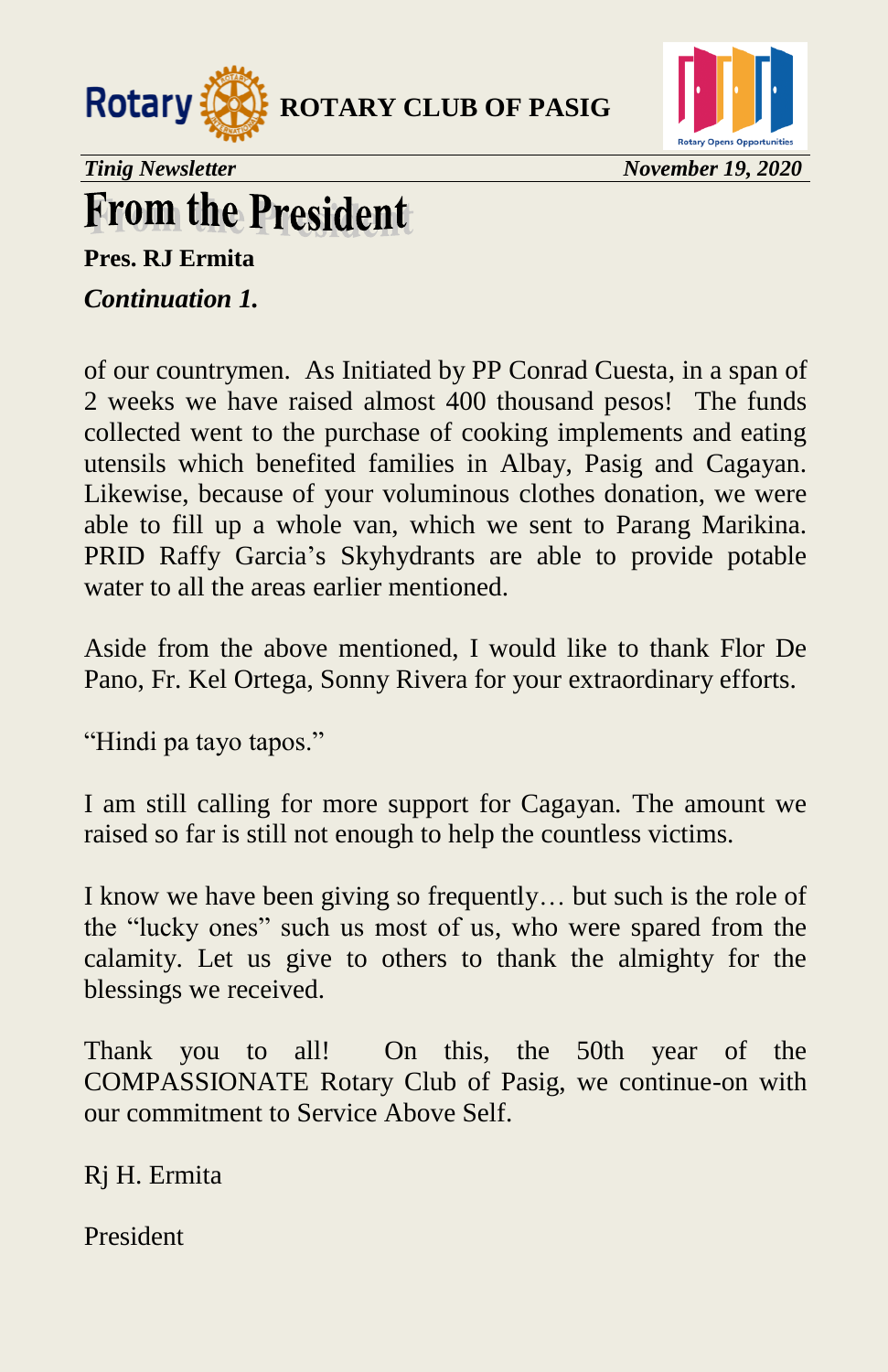



### **Rotary Notes PP Benny P. De Guzman**



We are not sure if we will have our zoom meeting this week as Ulysses may not spare us this time which Rolly did by passed us with his Signal 4 strength.

Pres RJ committed our club to have a sister club relationship with RC Legaspi North that awaits board resolution. This will surely be approved though and one due to a real disaster-based situation. However, the worst hit was Catanduanes and Camarines Sur provinces not where the sister club is based. I had a start up check donation together with PP Ner which our Sec Ed did not know what to do. It has since been eclipsed by the donation of Solid Rock ROY Flor, one of three solid rock financiers of our club.

Our Pangkat, the last of our Club's 6, headed by incoming Pres Bart will be responsible for the entire 3 meetings in December and he wants to have a unique program to meaningfully end the year and the second quarter of our Rotary Year. It has one of the most powerhouse members who are all in the active list. In fact, with interesting exposure of each, the group can program all the work for our Rotary Year. Rtn. Fr Kell can talk of actual cases of exorcism, and fight evil spirits; Topax about his BitCoin and other financial plans not only in ordinary times but in pandemic as well. Teaming up are hard to be presidents like Ike (he accepted a call before but backed out) and Flor with health issues and related matters to the Phil Health scandal. PP Jess giving important posters, Chony assisting Topax in business forecasting and to top it all, an assurance from Cong Roman that whoever in any position in government our group would want to, he can get for our club. Remember, his dad is Chair of DBP and once was a PP of Rotary Club of Manila. His sister is Sec of Tourism.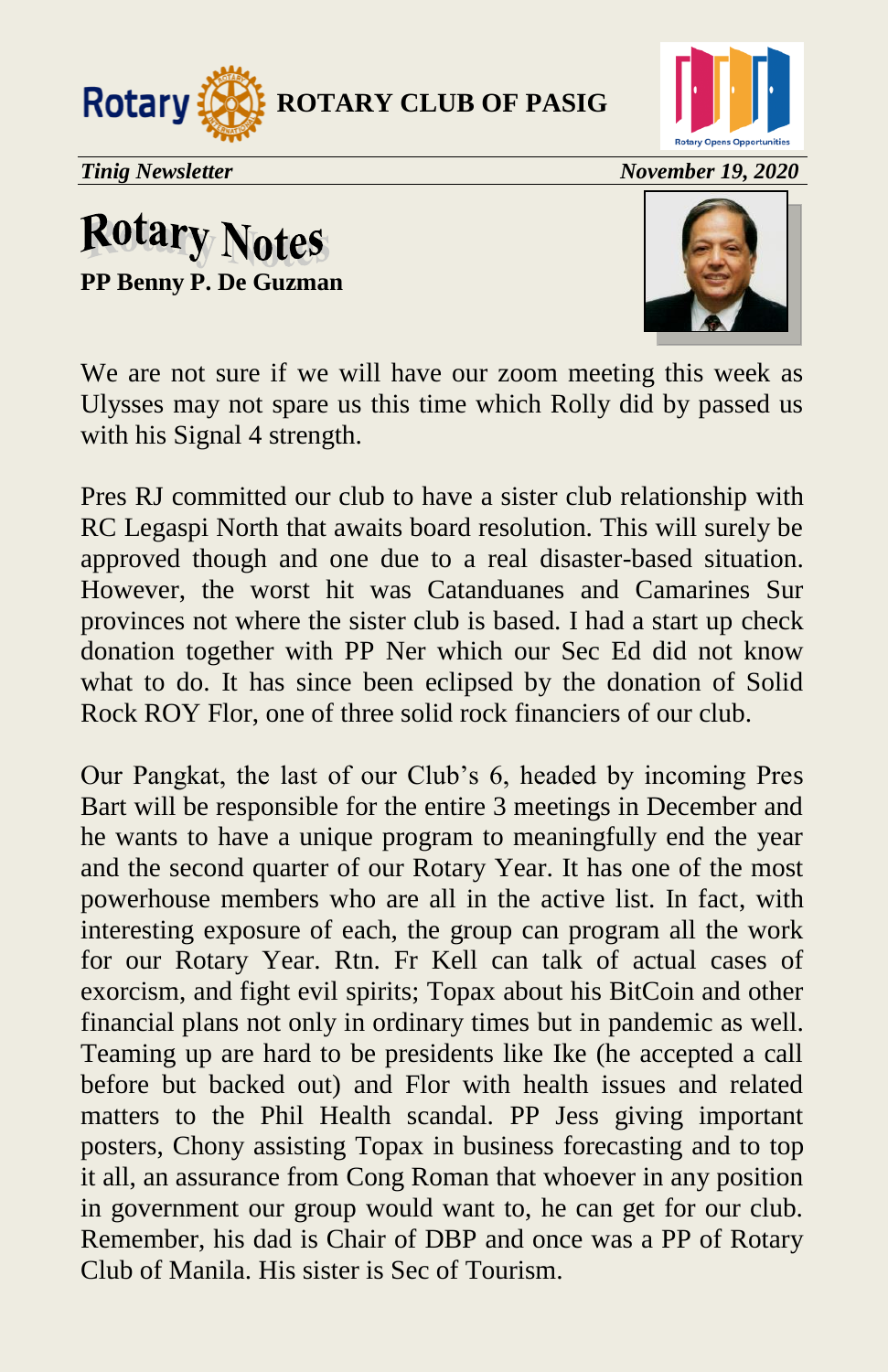



**Rotary Notes PP Benny P. De Guzman** 

*Continuation 1.* 

Defense of classification last week for Rtn Ato Basco was to be sidelined with the very nice appeal of TRF District Chair Gina Sanchez, who was Assistant Governor last RY under Gov Nelson Aspe. She appealed for support to the Rotary Foundation where our club is 0 runaway in contribution due to our super Rotarian PRID Raffy.

I have texted our many Rotarians that Vice President Elect Kamala Harris, was a Charter President and PHF of a Rotary Club in the Bay area in U.S. Her dad got mad at her for telling she is colored with Indian descent but her dad was a former Canadian citizen with high performance in scholastic activities of Stanford University.

PP Ner suggests if we have to give awards, our members should decide and should not invite other Rotarians from other clubs. Tinig condoles with the family of PDG Ting Tanco who with spouse Alice was close to our club some years ago.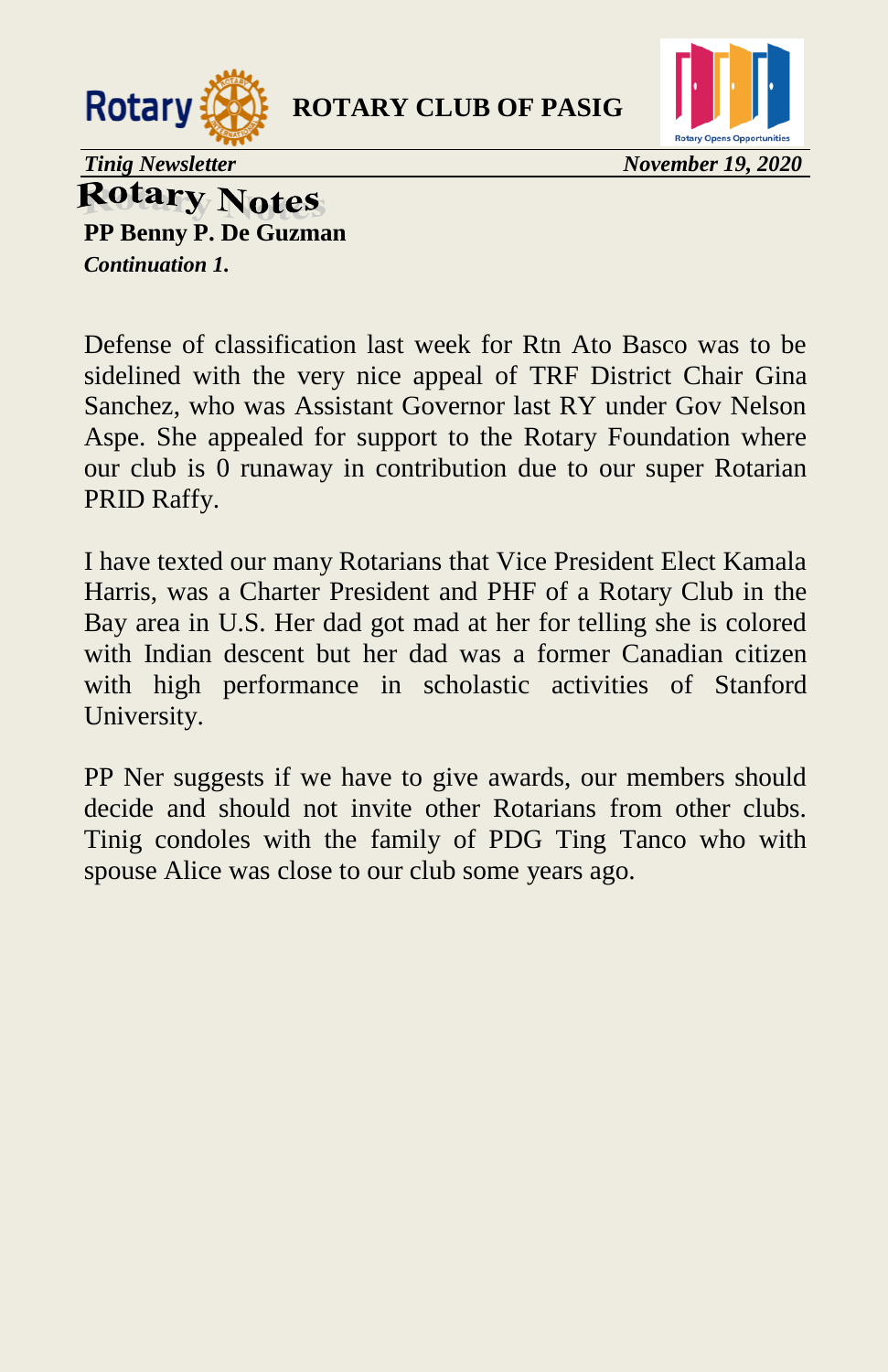



*Tinig Newsletter* November 19, 2020

**Walking the Avenues**<br>PP Jun C. Zafra



### **MAJOR ACHIEVEMENT FOCUS OF ROTARY'S WORLD POLIO DAY EVENT**

Rotary's 2020 [World Polio Day Online Global Update](https://www.youtube.com/watch?v=Rp5Cg1I4OeE&feature=youtu.be) program on 24 October hails this year's historic achievement in polio eradication: [Africa being declared free of the wild poliovirus.](https://www.rotary.org/en/african-region-declared-free-of-wild-poliovirus)

Paralympic medalist and TV presenter Ade Adepitan, who cohosts this year's program, says that the eradication of polio in Africa was personal for him. "Since I was born in Nigeria, this achievement is close to my heart," says Adepitan, a polio survivor who contracted the disease as a child. "I've been waiting for this day since I was young."

He notes that, just a decade ago, three-quarters of all of the world's polio cases caused by the wild virus were contracted in Africa. Now, more than a billion Africans are safe from the disease. "But we're not done," Adepitan cautions. "We're in pursuit of an even greater triumph — a world without polio. And I can't wait."

Rotary Foundation Trustee Geeta Manek, who co-hosts the program with Adepitan, says that World Polio Day is an opportunity for Rotary members to be motivated to "continue this fight."

She adds, "Rotarians around the world are working tirelessly to support the global effort to end polio."

**Polio eradication is truly a collective effort ... This accomplishment belongs to all of us.** 

— Dr. Tunji Funsho

Chair of Rotary's Nigeria PolioPlus Committee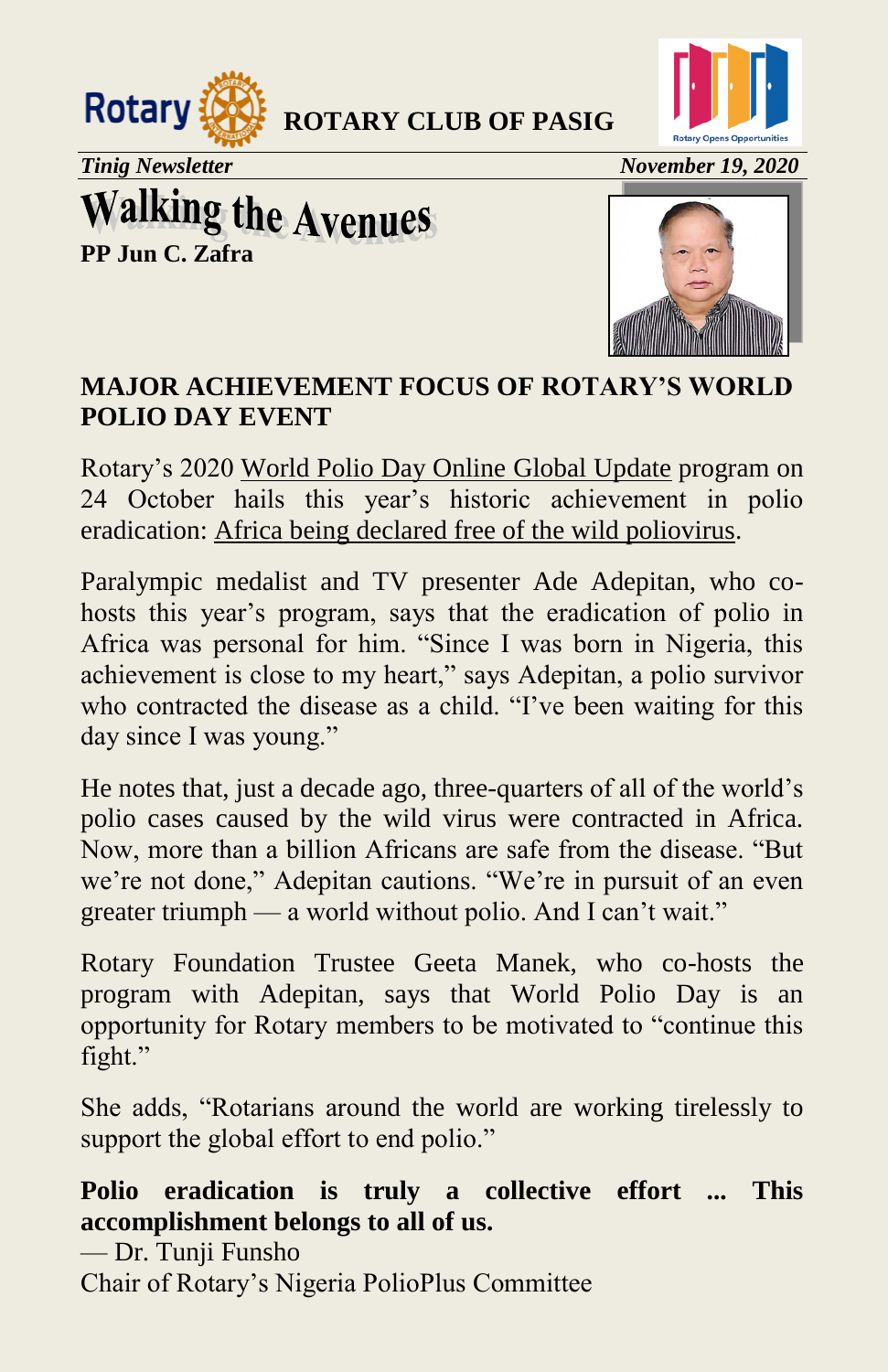



*Tinig Newsletter* November 19, 2020

# **Walking the Avenues**

**PP Jun C. Zafra** 

*Continuation 1.* 

#### **A collective effort**

Dr. Tunji Funsho, chair of Rotary's Nigeria PolioPlus Committee and a member of the Rotary Club of Lekki Phase 1, Lagos State, Nigeria, tells online viewers that the milestone couldn't have been reached without the efforts of Rotary members and leaders in Africa and around the world.

Funsho, who was recently [named one of TIME magazine's 100](https://time.com/collection/100-most-influential-people-2020/)  [Most Influential People of 2020,](https://time.com/collection/100-most-influential-people-2020/) says countless Rotarians helped by holding events to raise awareness and to raise funds or by working with governments to secure funding and other support for polio eradication.

―Polio eradication is truly a collective effort ... This accomplishment belongs to all of us," says Funsho.

Rotary and its members have contributed nearly \$890 million toward polio eradication efforts in the African region. The funds have allowed Rotary to award PolioPlus grants to fund polio surveillance, transportation, awareness campaigns, and National Immunization Days.

This year's World Polio Day Online Global Update is streamed on Facebook in several languages and in a number of time zones around the world. The program, which is sponsored by the Bill  $\&$ Melinda Gates Foundation, features Jeffrey Kluger, editor at large for TIME magazine; Mark Wright, TV news host and member of the Rotary Club of Seattle, Washington, USA; and Angélique Kidjo, a Grammy Award-winning singer who performs her song "M'Baamba"

#### **The challenges of 2020**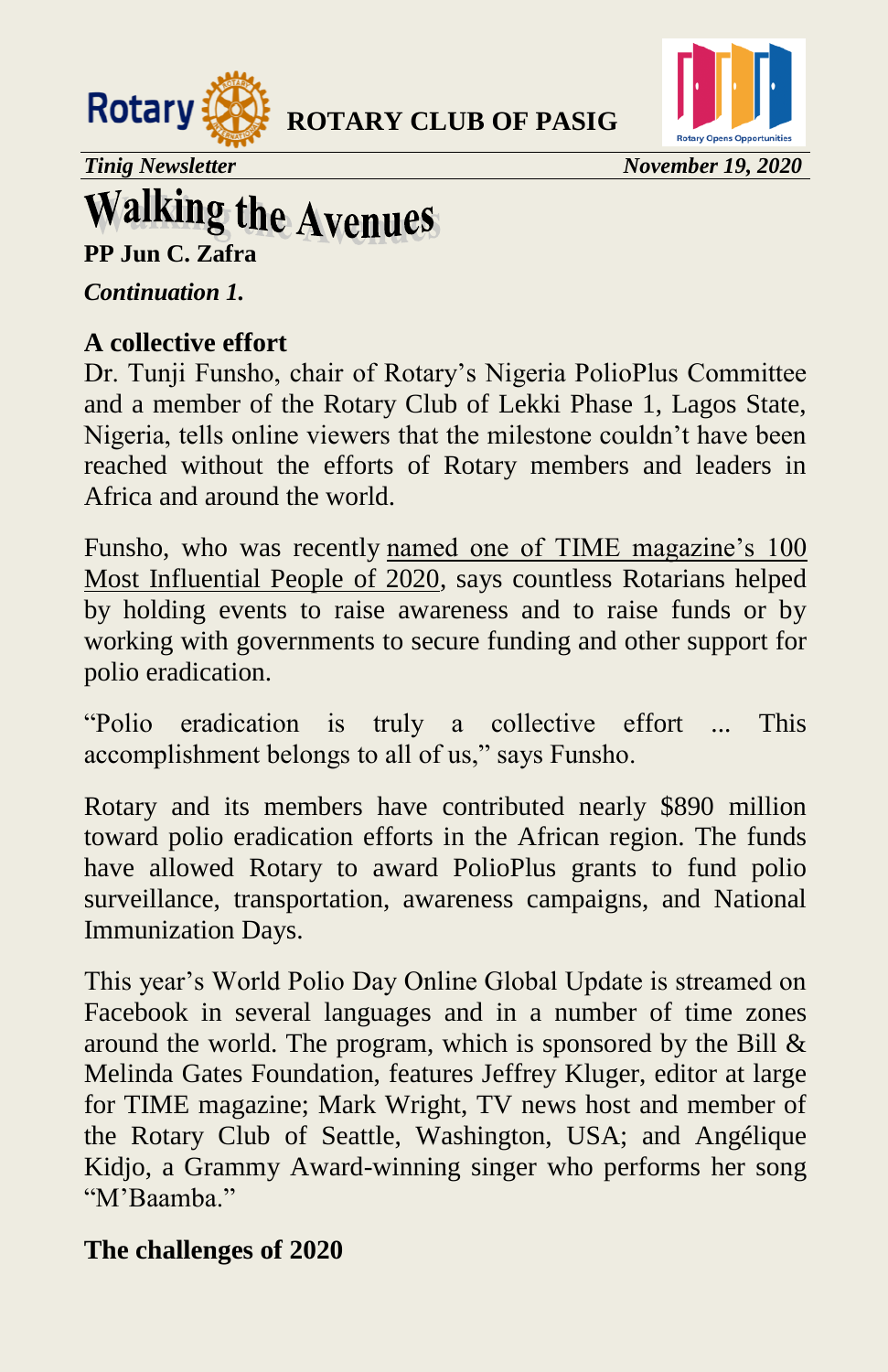



*Tinig Newsletter* November 19, 2020

## **Walking the Avenues**

**PP Jun C. Zafra** 

*Continuation 2.* 

It's impossible to talk about 2020 without mentioning the coronavirus pandemic, which has killed more than a million people and devastated economies around the world.

In the program, a panel of global health experts from Rotary's partners in the Global Polio Eradication Initiative (GPEI) discusses how the infrastructure that Rotary and the GPEI have built to eradicate polio has helped communities tackle needs caused by the COVID-19 pandemic, too.

―The infrastructure we built through polio in terms of how to engage communities, how to work with communities, how to rapidly teach communities to actually deliver health interventions, do disease surveillance, et cetera, has been an extremely important part of the effort to tackle so many other diseases," says Dr. Bruce Aylward, senior adviser to the director general at the WHO.

Panelists also include Dr. Christopher Elias, president of the Global Development Division of the Bill & Melinda Gates Foundation; Henrietta H. Fore, executive director of UNICEF; and Rebecca Martin, director of the Center for Global Health at the U.S. Centers for Disease Control and Prevention.

Elias says that when there are global health emergencies, such as outbreaks of other contagious diseases, Rotarians always help. "They take whatever they've learned from doing successful polio campaigns that have reached all the children in the village, and they apply that to reaching them with yellow fever or measles vaccine."

The program discusses several pandemic response tactics that rely on polio eradication infrastructure: Polio surveillance teams in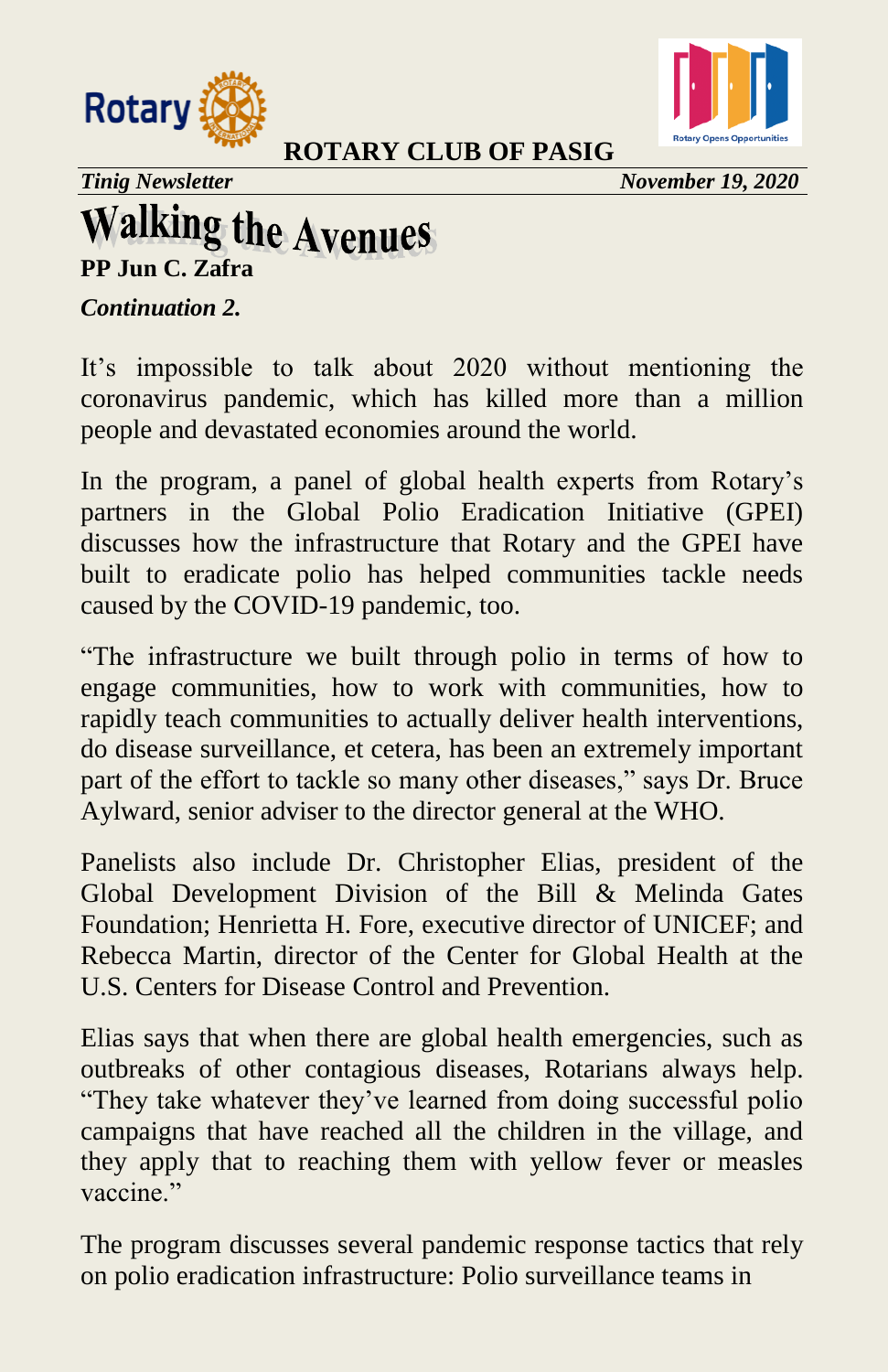



*Tinig Newsletter November 19, 2020*

## **Walking the Avenues**

**PP Jun C. Zafra**

*Continuation 3.* 

Ethiopia are reporting COVID-19 cases, and emergency operation centers in Afghanistan, Nigeria, and Pakistan that are usually used to fight polio are now also being used as coordination centers for COVID-19 response.

The online program also includes a video of brave volunteer health workers immunizing children in the restive state of Borno, Nigeria, and profiles a community mobilizer in Afghanistan who works tirelessly to ensure that children are protected from polio.

Kluger speaks with several people, including three Rotary members, about their childhood experiences as "Polio Pioneers" — they were among more than a million children who took part in a huge trial of Jonas Salk's polio vaccine in the 1950s.

#### **The future of the fight against polio**

Rotary's challenge now is to eradicate the wild poliovirus in the two countries where the disease has never been stopped: Afghanistan and Pakistan. Routine immunizations must also be strengthened in Africa to keep the virus from returning there.

To eradicate polio, multiple high-quality immunization campaigns must be carried out each year in polio-affected and high-risk countries. During the COVID-19 pandemic, it's necessary to maintain populations' immunity against polio while also protecting health workers from the coronavirus and making sure they don't transmit it.

Rotary has contributed more than \$2.1 billion to polio eradication since it launched the PolioPlus program in 1985, and it's committed to raising \$50 million each year for polio eradication activities. Because of a 2-to-1 matching agreement with the Bill &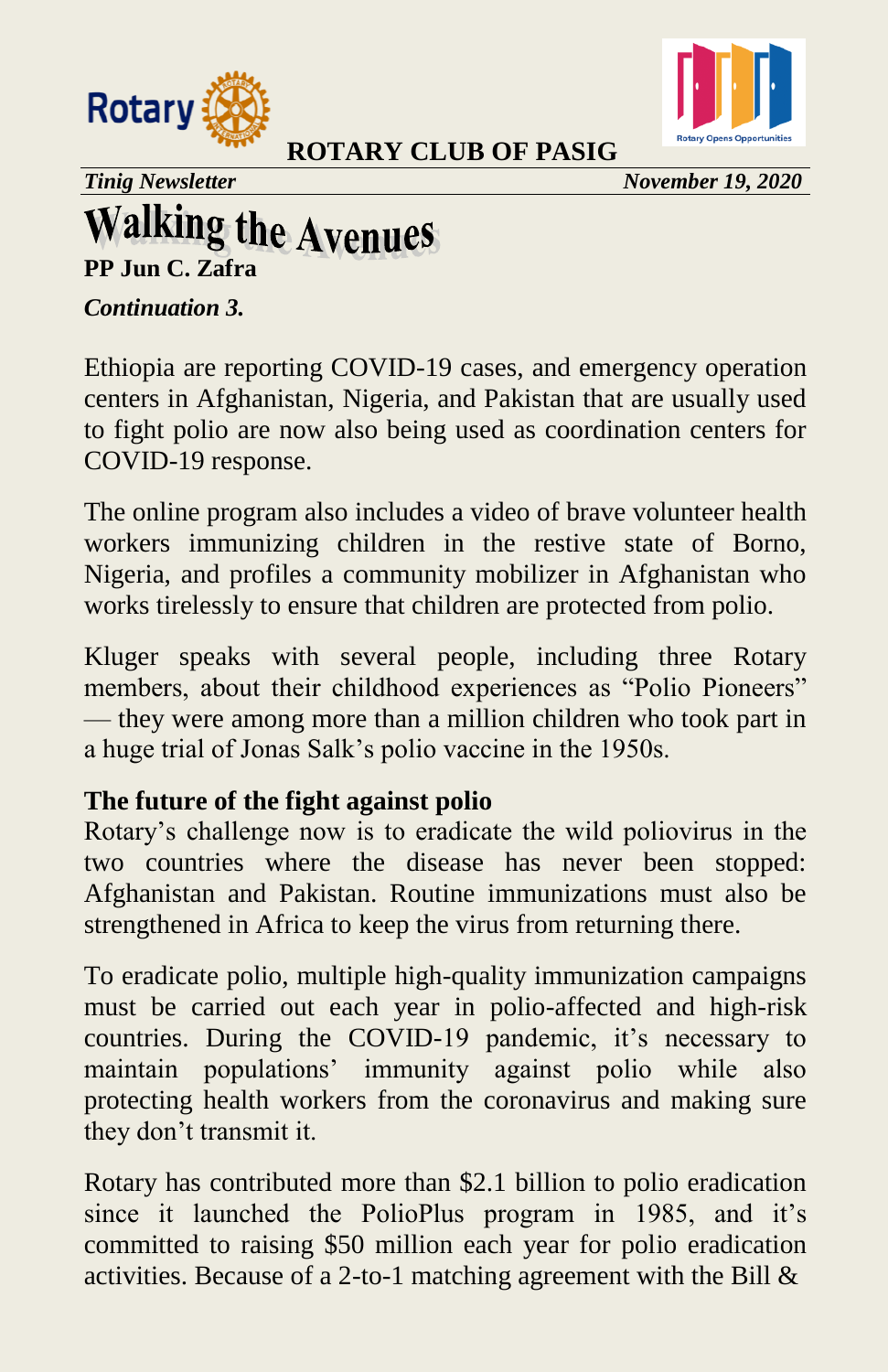



*Tinig Newsletter* November 19, 2020

# **Walking the Avenues**<br>PP Jun C. Zafra

*Continuation 4.* 

Melinda Gates Foundation, that means that, each year, \$150 million goes toward fulfilling Rotary's promise to the children of the world: No child will ever again suffer the devastating effects of polio.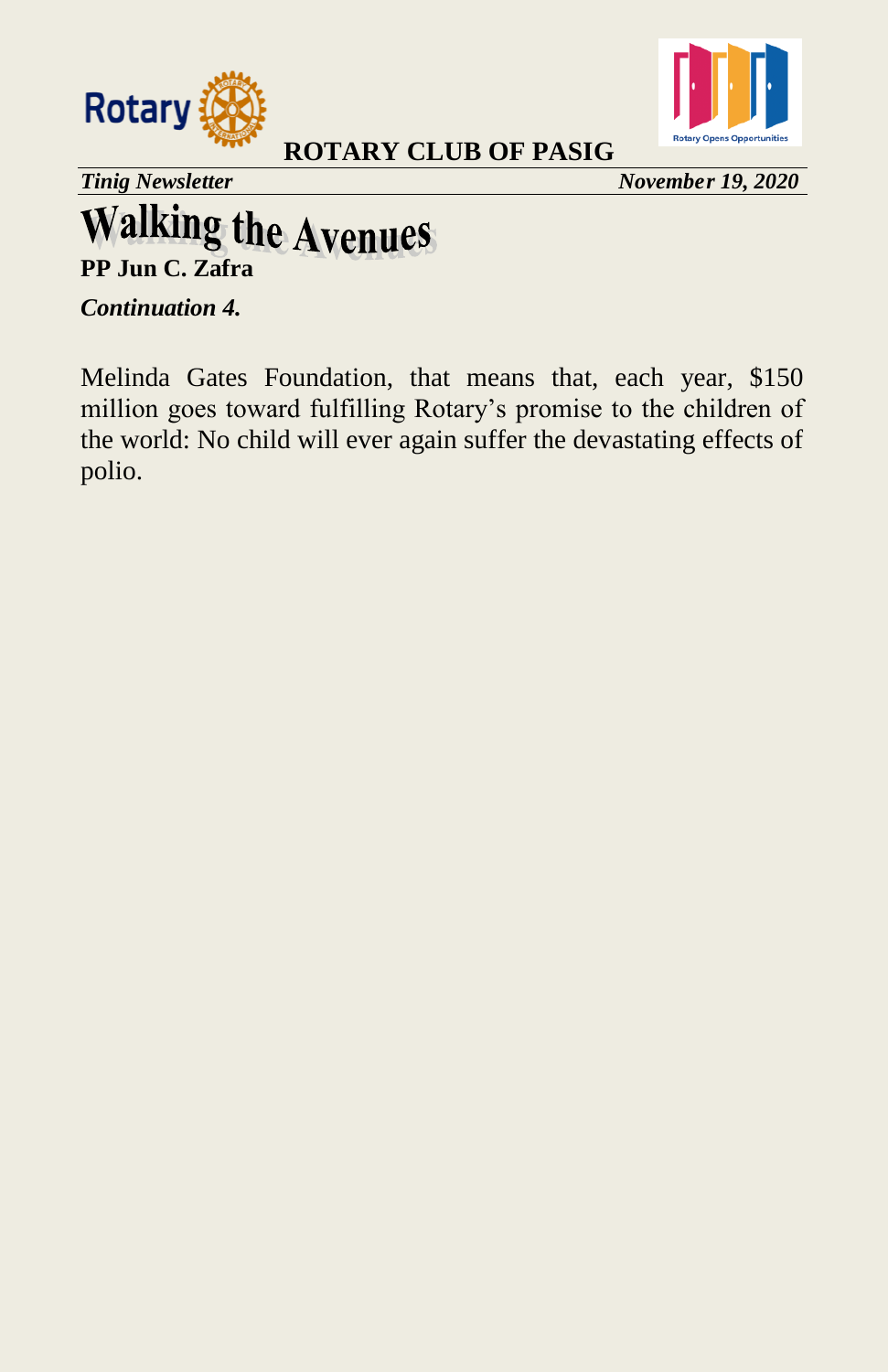



*Tinig Newsletter* November 19, 2020

# **Meet Our Guest Speaker**



**NORBERTO C. NAZARENO** 

Norberto Cruz Nazareno is a 75 years old retired commercial banker. He was moulded to become a traditional commercial banker at Citibank N.A. where he initially joined as an Executive Trainee, and where he spent 19 years occupying various senior positions from Account Management to International Trading of Goods & Services to Stock-brokering.

He is an alumnus of both De La Salle University (GS 59 & HS 63) and Ateneo de Manila University (Coll 67 and MBM 69).

Some other senior positions he held were: SVP of State Investment House; Treasurer and Director of the Philippine Stock Exchange during its maiden year; President and CEO of listed Philippine Banking Corporation.

Presidential Appointee of three presidents: President Ejercito Estrada, President Gloria Arroyo, and President Benigno Aquino. He became President and CEO of Philippine Deposit Insurance Corporation; Chairman of Philippine National Bank, and Chairman of Philippine National Railway. He was a Founding Cooperator and Chairman of SMDS Multipurpose Cooperative; Founding Cooperator and Director of St. John the Baptist SMDS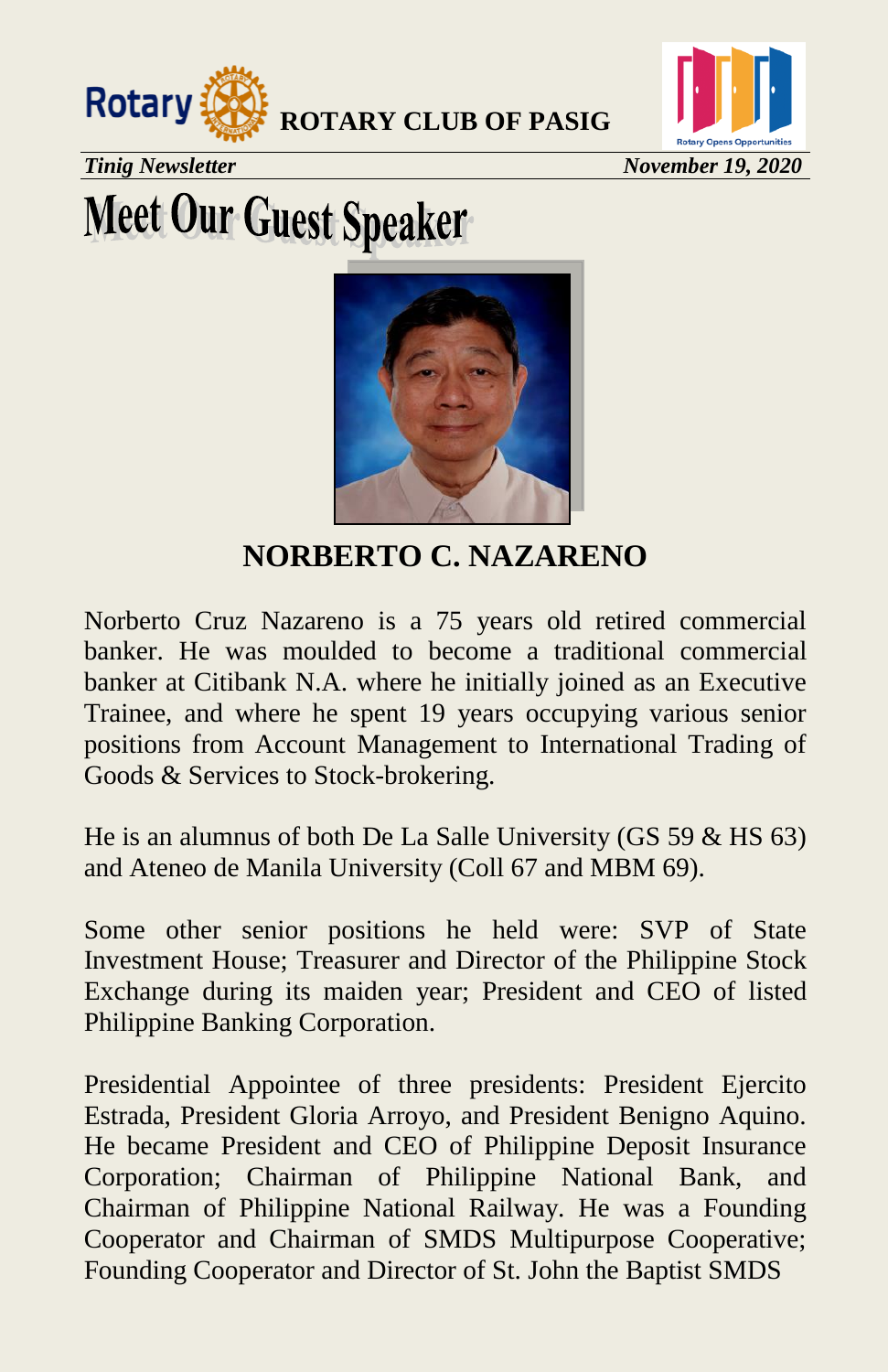



*Tinig Newsletter* November 19, 2020

# **Meet Our Guest Speaker**

*Continuation 1.* 

Credit Cooperative; Co-founding Cooperator and Director of Luxid Rotary Micro Finance Cooperative.

His extensive training in banking and finance, together with his experienced colleagues in the outreach, have successfully helped steer the credit operations of SMDS Multipurpose Cooperative the past 25 years!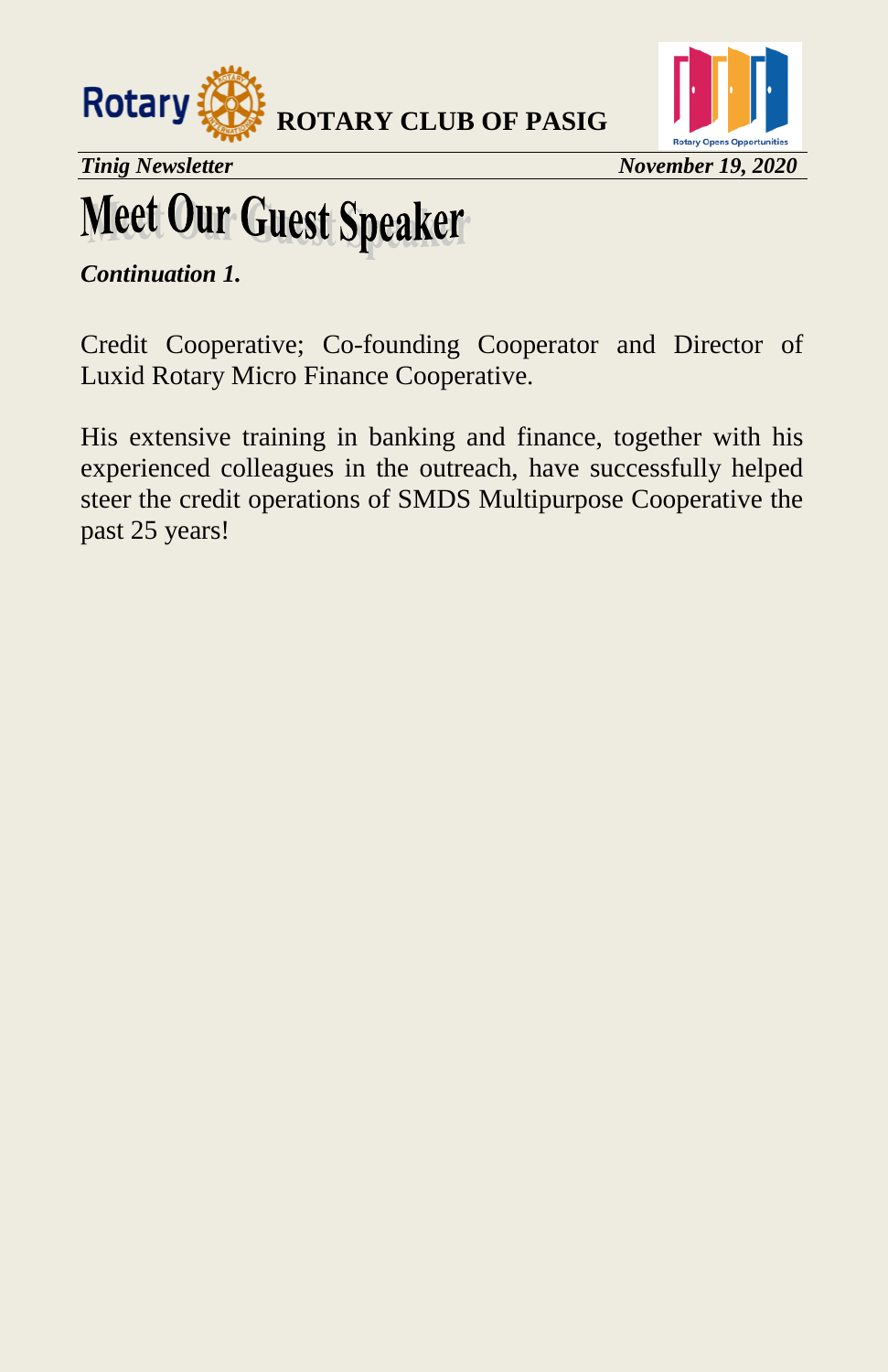

# **Tinig Tidbits**

**By: PP Peter M. Javier**



### **AMAZING FACTS ABOUT THE HUMAN BODY**

- 1. The brain is more active at night than during the day. Scientists don't know yet why this is.
- 2. The higher your IQ the more you supposedly dream.
- 3. Facial hair grows faster than any other hair in the human body.
- 4. The nail on the middle finger grows faster than the other fingernails.
- 5. Fingernails grow nearly four times faster than toenails.
- 6. The lifespan of a human hair is 3 to 7 years on the average.
- 7. The acid in your stomach is strong enough to dissolve zinc. It doesn't destroy the stomach because the stomach walls constantly renew themselve.
- 8. Women's heart beat faster than men's.
- 9. Women blink twice as many times as men do.
- 10. Women are born better smellers than men and remain better smellers over life.
- 11. Men burn fat faster than women by a rate of about 50 calories a day.
- 12. Men get hiccups more often than women.
- 13. A man has approximately 6.8 liters of blood in the body while women have approximately 5 liters.
- 14. The largest cell in the body is the female egg and the smallest is the male sperm
- 15. During your lifetime, you will produce enough saliva to fill two swimming pools.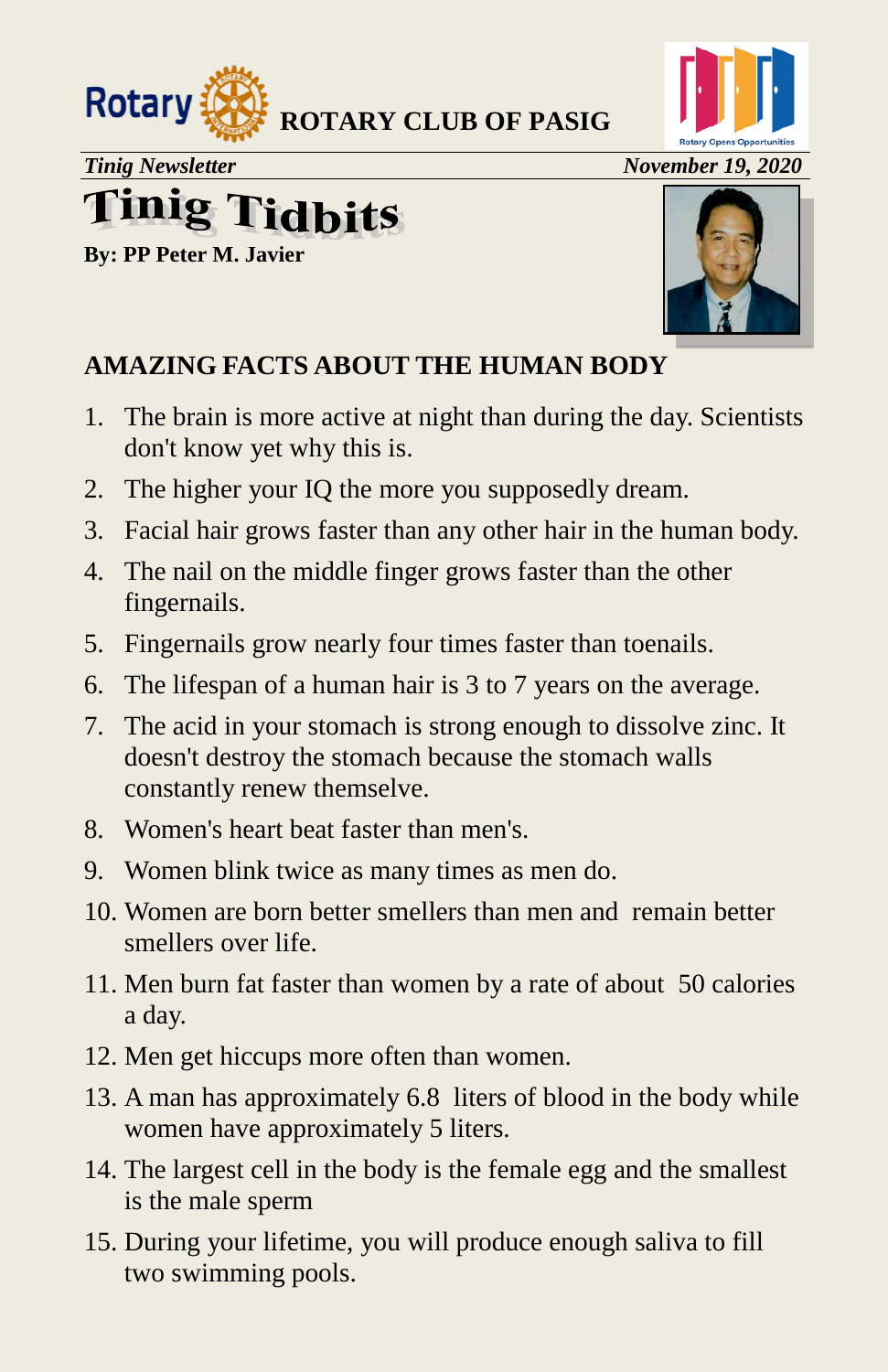



## **Tinig Tidbits**

**By: PP Peter M. Javier** 

#### *Continuation 1.*

- 16. Babies are born with blue eyes more than any other color. The melanin is their eyes needs time to be fully deposited or to be darkened by ultraviolet light to reveal the baby's true eye color.
- 17. Men have erections every hour to hour and a half during sleep. This is because the combination of blood circulation and testosterone production can cause erections during sleep and are a necessary part of REM sleep.
- 18. Your nose shapes the sound of your voice.
- 19. Your tongue can get fat.
- 20. Noise causes the pupils of your eyes to dilate. Even very small noises can do this. Everyone has a unique smell, unique fingerprint and unique tongue print.
- 21. By age 60, most people will have lost half their taste buds.
- 22. You eyes remain the same size after birth but your nose and ears never stop growing.
- 23. A simple, moderately severe sunburn burns the blood vessels extensively.
- 24. We are about 1 cm taller in the mornings than in the evenings.
- 25. The strongest muscle in the body is the human tongue.
- 26. The hardest bone in the human body is the jawbone.
- 27. The hands and feet contain almost half of the total bones in the human body.
- 28. Humans shed and regrow outer skin every 27 days.
- 29. The colder the room you sleep in, the higher the chances are that you would get a nightmare.
- 30. Humans are the only species that produce emotional tears.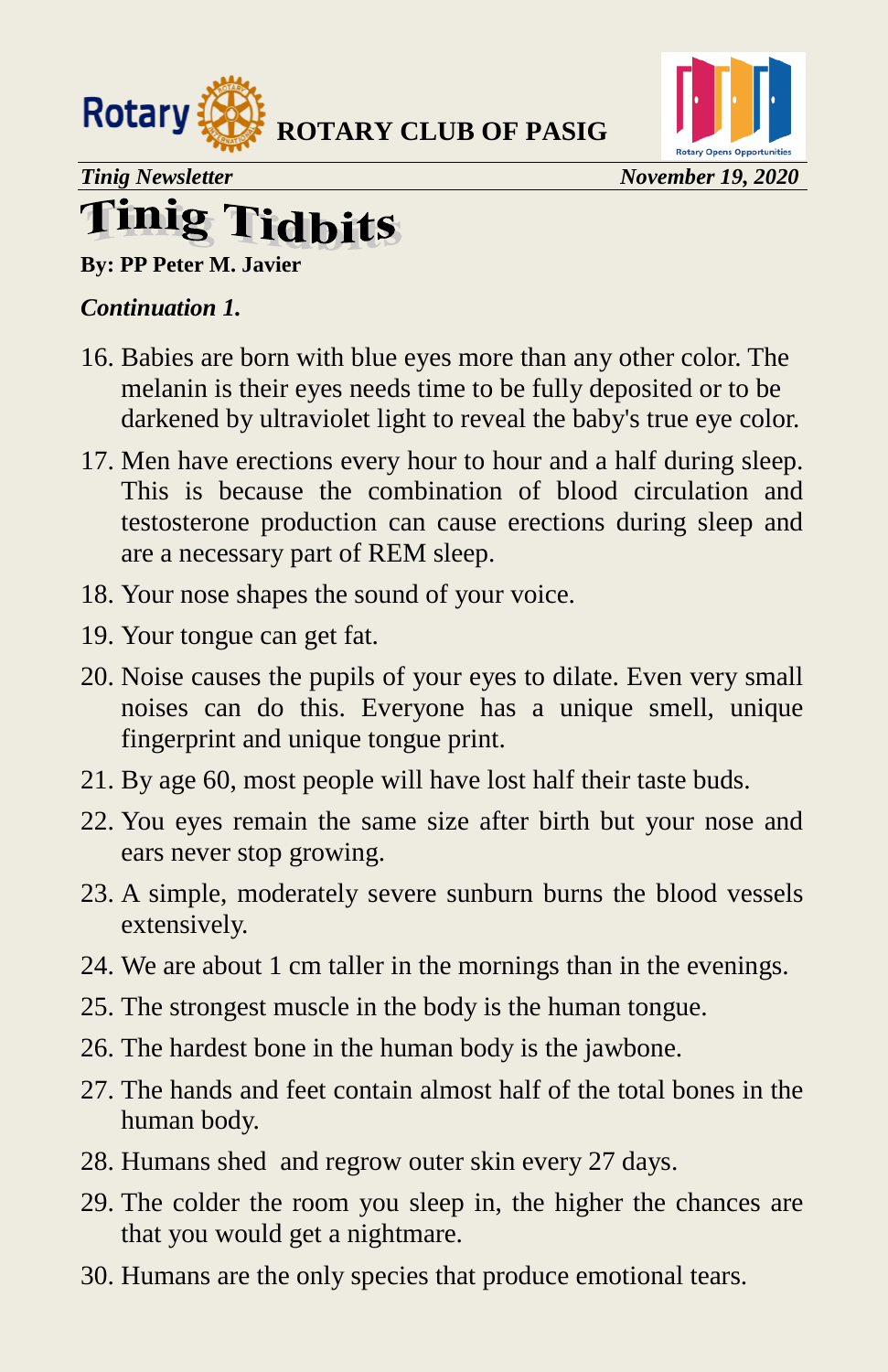



### *DECLARATION OF ROTARIANS IN BUSINESS AND PROFESSIONS*

#### *As a Rotarian engaged in a business or profession, I am expected to:*

- 1. Consider my vocation to be another opportunity to serve;
- 2. Be faithful to the letter and to the spirit of the ethical codes of my vocation, to the laws of my country, and to the moral standards of my community;
- 3. Do all in my power to dignify my vocation and to promote the highest ethical standards in my chosen vocation;
- 4. Be fair to my employer, employees, associates, competitors, customers, the public and all those with whom I have a business or professional relationship;
- 5. Recognize the honor and respect due to all occupations which are useful to society;
- 6. Offer my vocational talents: to provide opportunities for young people, to work for the relief of the special needs of others, and to improve the quality of life in my community;
- 7. Adhere to honesty in my advertising and in all representations to the public concerning my business or professions;
- 8. Neither seek from nor grant to a fellow Rotarian a privilege or advantage not normally accorded others in a business or professional relationship.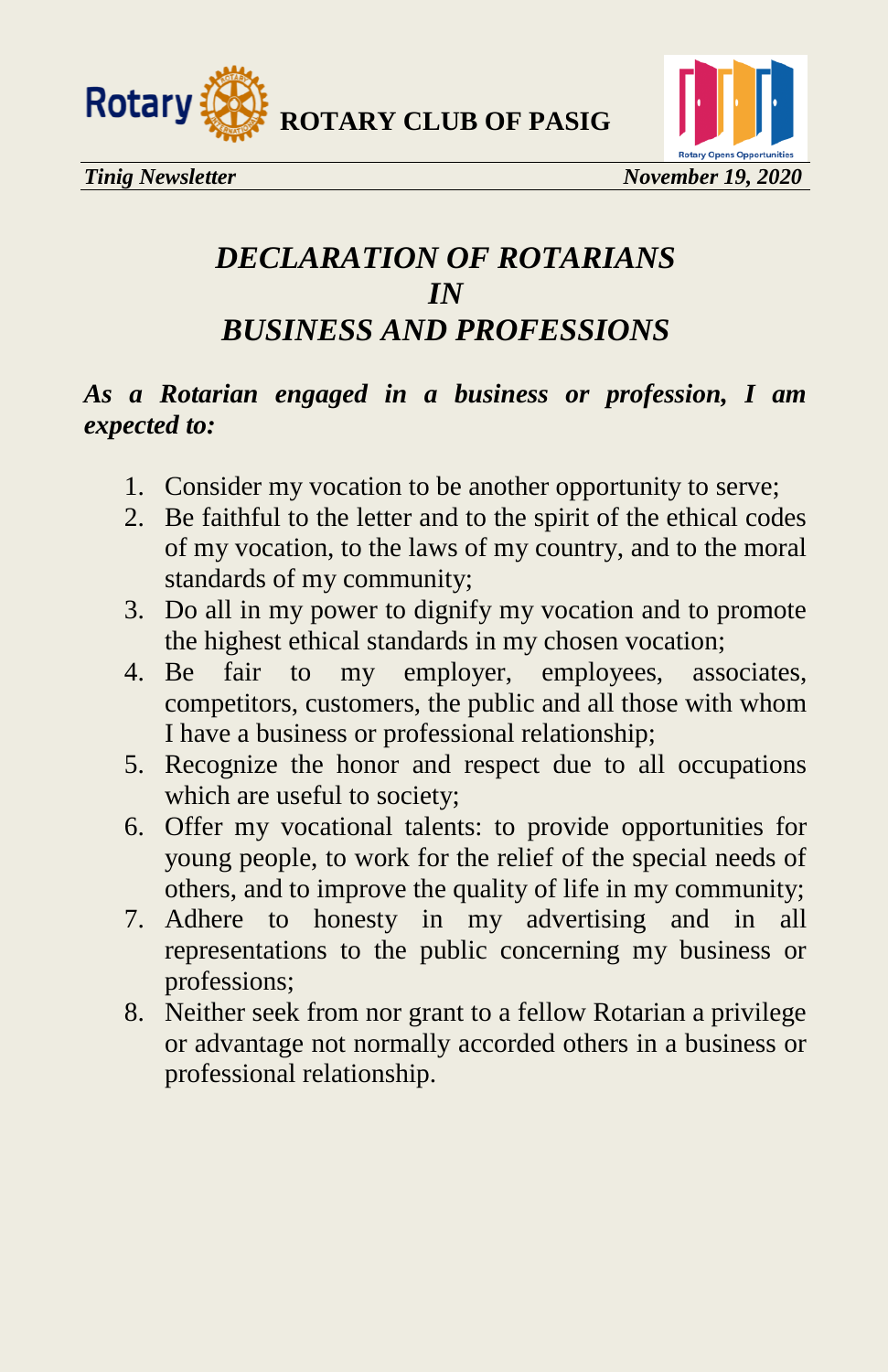



### *ROTARY CODE OF CONDUCT*

### *As a Rotarian, I will*

- 1. Exemplify the core value of integrity in all behaviors and activities
- 2. Use my vocational experience and talents to serve in Rotary
- 3. Conduct all of my personal, business, and professional affairs ethically, encouraging and fostering high ethical standards as an example to others
- 4. Be fair in all dealings with others and treat them with the respect due to them as fellow human beings
- 5. Promote recognition and respect for all occupations which are useful to society
- 6. Offer my vocational talents: to provide opportunities for young people, to work for the relief of the special needs of others, and to improve the quality of life in my community
- 7. Honor the trust that Rotary and fellow Rotarians provide and not do anything that will bring dis-favor or reflect adversely on Rotary or fellow Rotarians
- 8. Not seek from a fellow Rotarian a privilege or advantage not normally accorded others in a business or professional relationship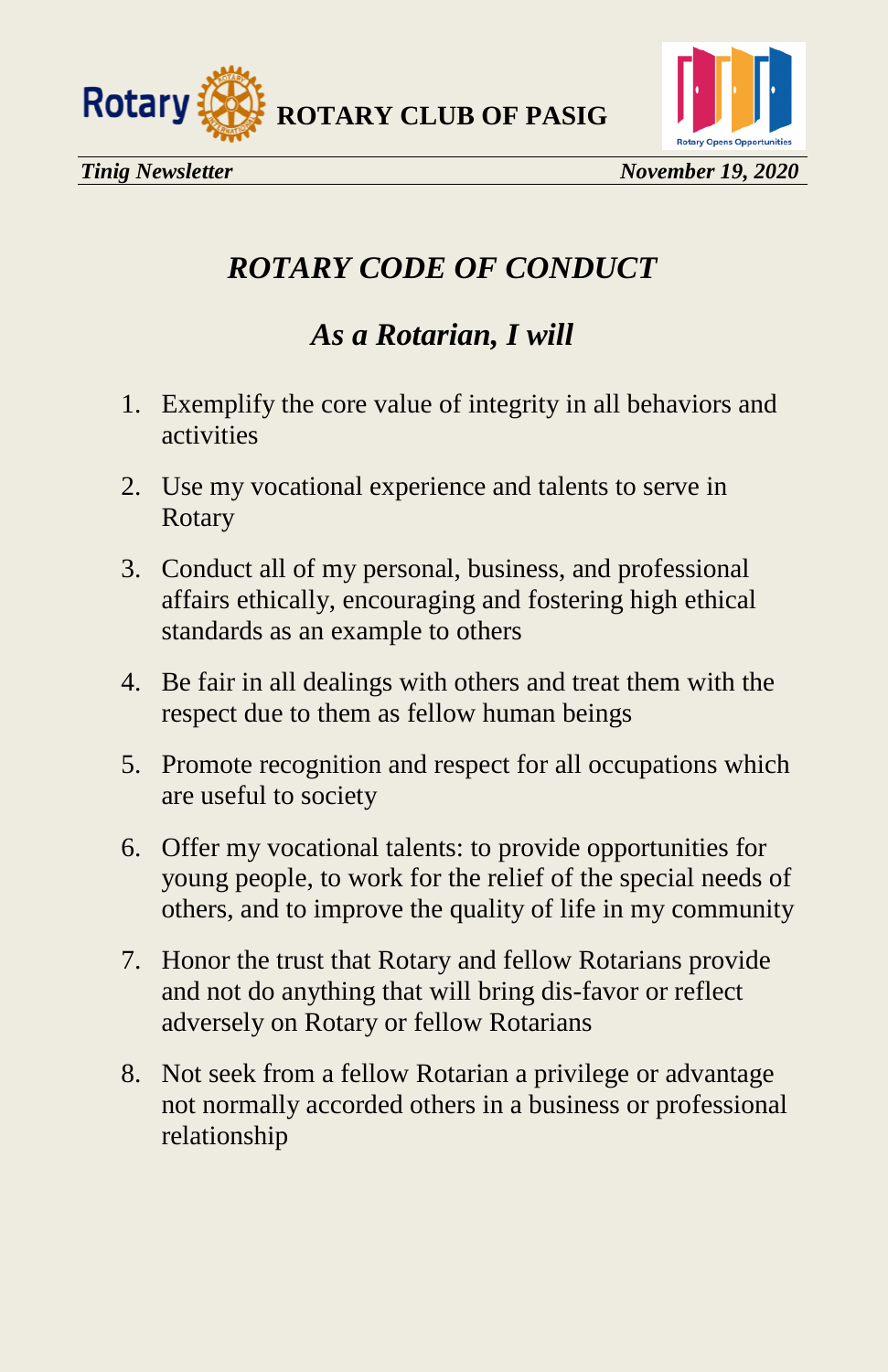



#### *PANGKAT NO. 1 PANGKAT NO. 4*

- **1. Pres. RJ Ermita Leader 1. Rel Gomez Leader**
- 
- 
- 
- 5. Rene Bocaya 5. Raj Cordova
- 6. Celso Ylagan 6. Vic Aquino
- 
- 
- 9. Arjan Ramnani 9. Alex Lacson
- 10. Marlo Guillano 10. Ping Tan
- 11. Manfred Guangko 11. Pal Bolivar
- 12. Sonny Samson 12. Carlo Doce
- 13. Allan Almazar 13. Jay Bautista

- **1. John Javier Leader 1. Jun Zafra Leader**
- 
- 3. Peping Mabanta 3. Ray Armas
- 
- 5. Nick de Guzman 5. Dennis Albano
- 
- 7. Sonny Rivera 7. Arnel Estaniel
- 8. Ben Baniel 8. Hermie Orbe
- 9. Raffy Garcia III 9. Vic Lim
- 10. Ramy Garcia IV 10. Nick Guzman
- 11. Garrick Ang 11 Tito Henson
- 
- 13. Johan Ramos 13. Vince Ermita

- 
- 2. Bong Paloma Co-Leader 2. Adolf Aran Co-Leader
- 3. Wowie Benitez 3. Ike Ona
- 
- 
- 
- 7. Nesty Carolina 7. Edison Go
- 8. Esto Lichauco 8. Flor de Pano
- 
- 
- 
- 
- 

#### *Tinig Newsletter* November 19, 2020

- 2. Tony Diaz Co-Leader 2. Ed Evangelista Co-Leader
- 3. Ner Laino 3. Toti Buhain
- 4. Jing Jose 4. Bert Albano
	-
	-
- 7. Leo Barbo 7. James Porter
- 8. Philip Yoon 8. Chito Bernardo
	-
	-
	-
	-
	-

#### *PANGKAT NO. 2 PANGKAT NO. 5*

- 
- 2. Nicky Ty –Co-Leader 2. Jecko Santos Co-Leader
	-
- 4. Ogie Lim 4. Bebert Lacuna
	-
- 6. Vico Sotto 6. Totoy Bartolome
	-
	-
	-
	-
	-
- 12. Ferd Rivera 12. Johansson de Guzman
	-

#### *PANGKAT NO. 3 PANGKAT NO. 6*

- **1. Ed Lucero Leader 1. Bart Ronquillo Leader**
	-
	-
- 4. Noel Go 4. Kell Ortega
- 5. Conrad Cuesta 5. Benny de Guzman
- 6. Louie Orosa 6. Albert Mendiola
	-
	-
- 9. Rhett Ermita 9. Topax Colayco
- 10. Peter Javier 10. Roman Romulo
- 11. Sammy Lazo 11. Chony Gimenez
- 12. Gerard Estrada 12. Jess Acantilado
- 13. Ato Basco 13. Nico David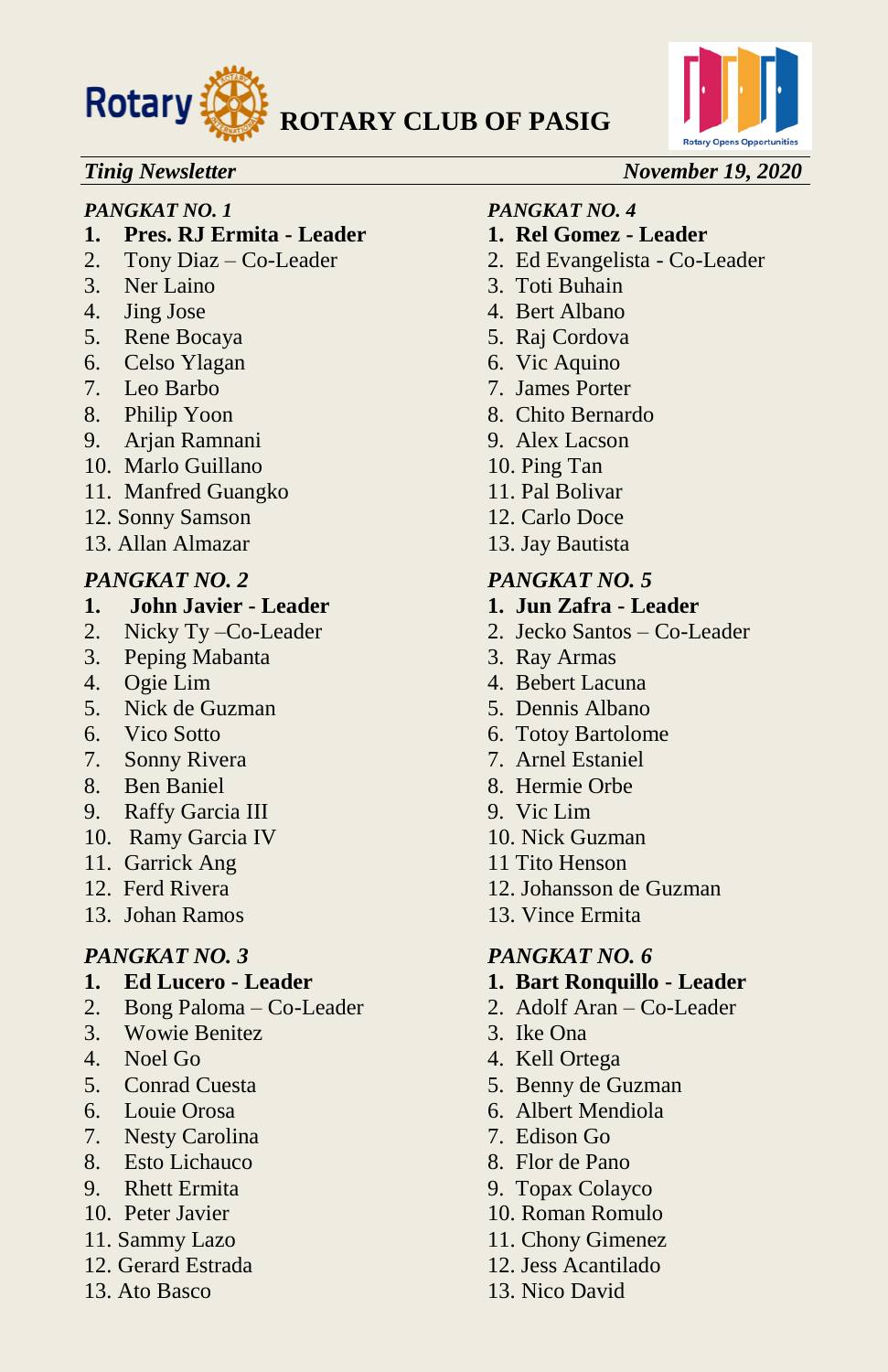



*Tinig Newsletter* November 19, 2020

## **From the Secretary's Desk**

*Sec. PP John Javier* 



#### **Attendance**

#### **Birthday Celebrants for the Month of November 2020**

#### **Wedding Anniversaries for the Month of November 2020**

#### **Guest and Visiting Rotarians**

- 1. PP Jimmy Ortigas, RC San Juan
- 2. PP Gina sanchez, RC San Juan
- 3. Oyie Averilla, Host: Pres. RJ Ermita
- 4. Nilo Ocampo, Host: Pres. RJ Ermita
- 5. Jake Oh, Host: Dir. Garrick Ang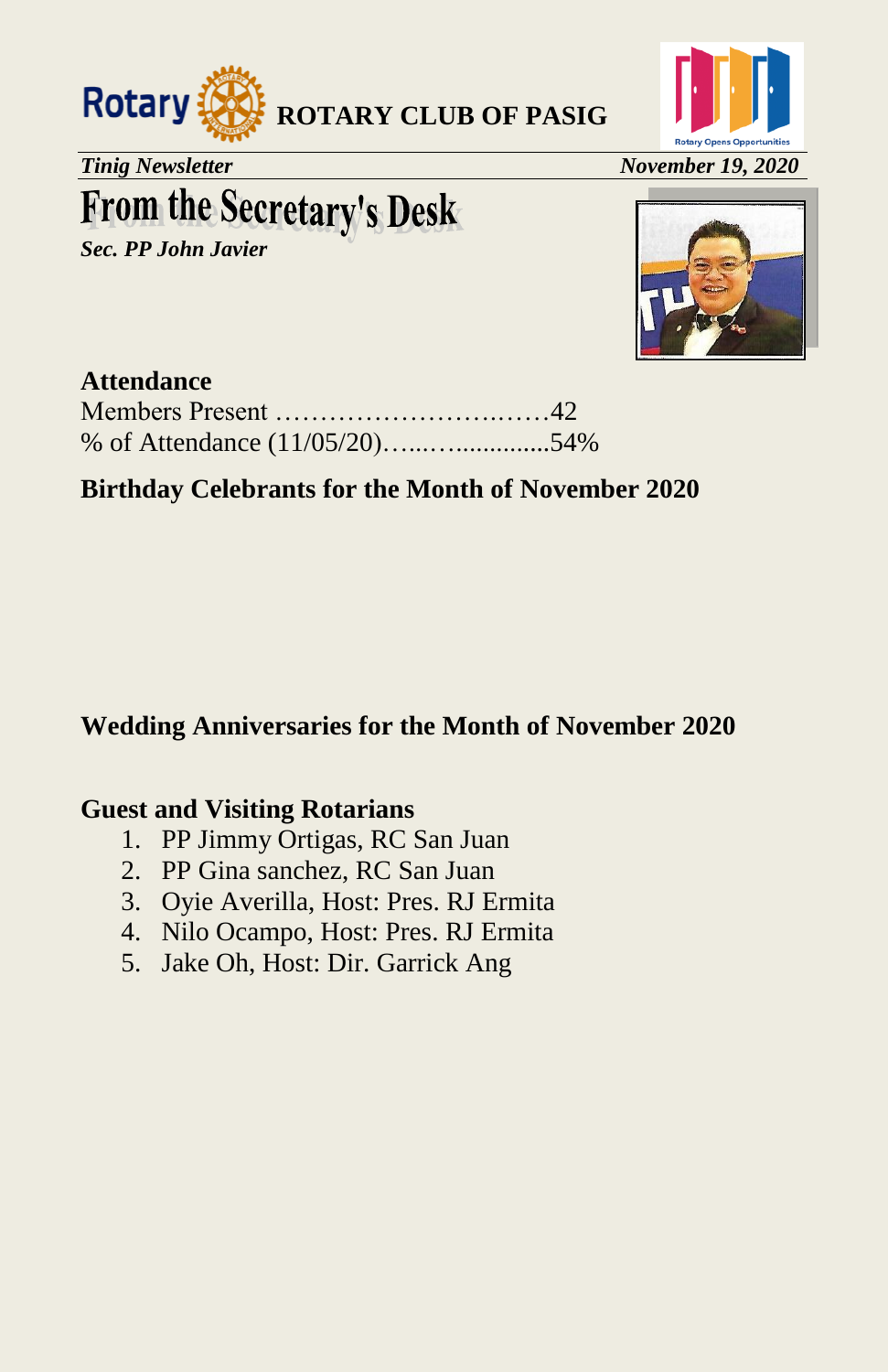





#### *Tinig Newsletter* November 19, 2020

### **Officers and Directors**

**ROTARY CLUB OF PASIG (RY 2020-2021)**

**President** Renato Carlos "RJ" H. Ermita, Jr. **Vice President/PE** Roberto "Bart" C. Ronquillo **Club Secretary** PP Peter John "John" U. Javier **Treasurer** Rtn. James Philip Roland V. Porter

**DIRECTOR:**

**Club Administration** PP Rogelio "Ogie" S. P. Lim **Membership** PP Aurelio "Rel" L. Gomez **Public Relations** Rtn. Garrick "Garrick" L. Ang **Service Community** Rtn. Francisco "Sonny" D.C. Rivera **The Rotary Foundation** PP Marcelo "Jun" C. Zafra, Jr.<br> **Youth Service** PP Rov Eduardo "Ed" T. Luce **PP Roy Eduardo "Ed" T. Lucero Ex-Officio IPP Nick "Nick" C. Guzman** 

**Advisers:** HOF/PP Rhett Ermita PP Conrad Cuesta Rtn. Ike Ona